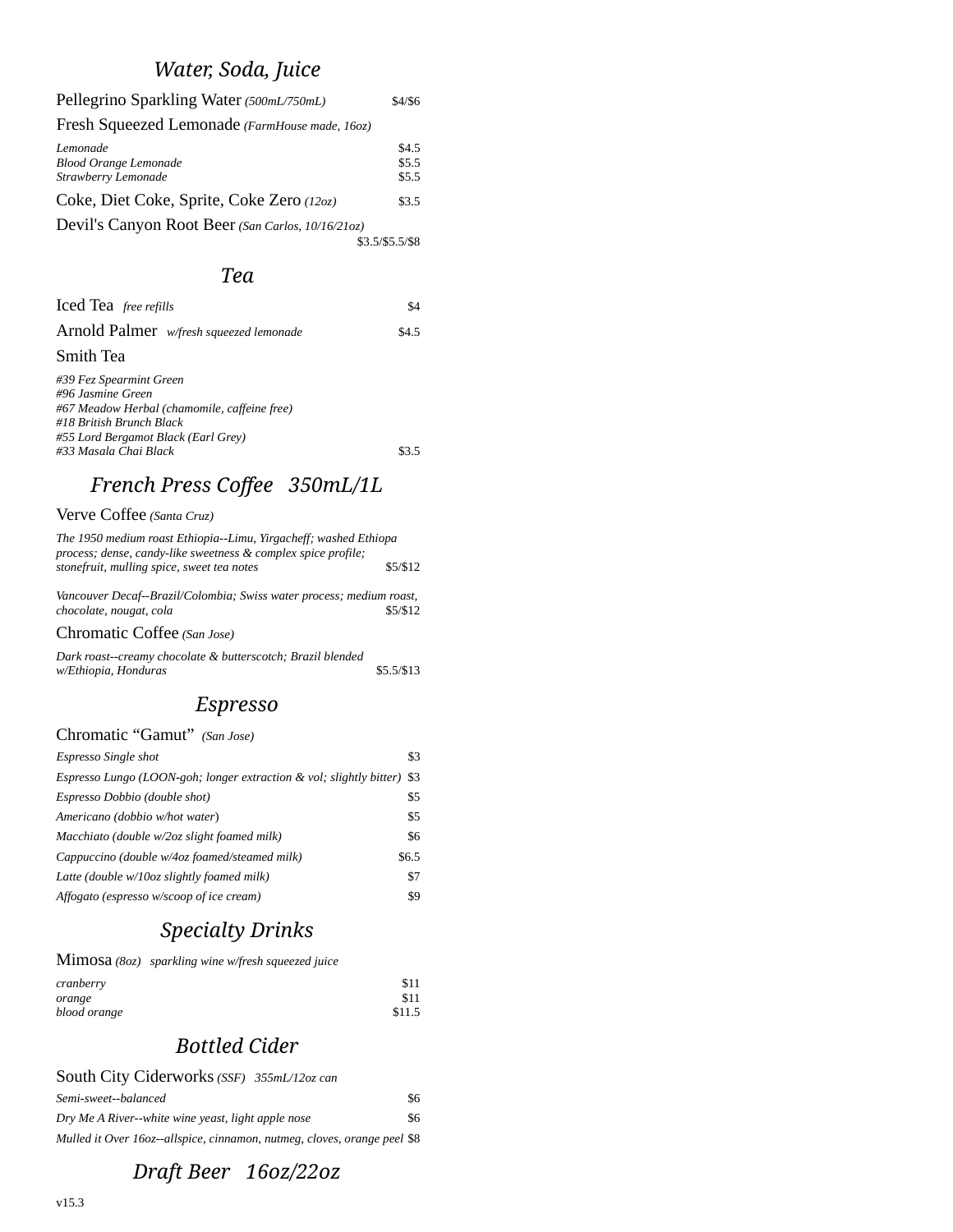Alpha Acid Xtra Hazy Double IPA *(Belmont) spicy rye,*   $h$ <sub>herbal</sub> notes;

Federation Utopia Planitia Red Rye *(Oakland) spicy rye,*   $herbal$  notes;

Benediktiner Helles Lagerbier *(Germany) Bavarian style*   $light$  lager beer;

### *Bottled Beer*

| Bitburger Pilsner (Germany) 160z; most popular beer in<br>Germany; straw colored, perfectly hopped, light taste w/extra fine            |     |
|-----------------------------------------------------------------------------------------------------------------------------------------|-----|
| bubbles; notes honey, cereal grain, bread, herb;                                                                                        | \$8 |
| Santa Maria Haze Addict IPA (CA) 160z; 3 IPA hops; aroma<br>& flavor tropical fruit, pineapple, mango, lemon-lime, coconut              | \$7 |
| Weltenburger Kloster Anno 1050 (Bavaria) 160z; German<br>Märzen Oktoberfest beer; light fruity flavor; full bodied & spicy              | \$7 |
| Ottakringer Citrus Radler (Austria) 16.90z; low alcohol (2%)<br>radler w/lemon, grapefruit, lime, orange                                | \$7 |
| $\operatorname{Asahi}\left($ Japan) $\,$ Japan's #1 beer; clean crisp, light lager                                                      | \$6 |
| Red Stripe (Jamaica) lager w/low butterscotch flavor, full body &<br>smooth post palate; Pilsen Malt, Hops, Cassava Starch              | \$6 |
| Tusker Lager (Kenya) lager from Kenyan barley                                                                                           | \$6 |
| Allagash White (Maine) Belgian style wheat; oats, malted &<br>unmalted wheat; spiced w/coriander & Curaçao orange peel                  | \$6 |
| Paulaner Hefe-Weizen (Munich) #1 German wheat beer;<br>mango, pineapple, banana aroma; balance sweet/bitter                             | \$6 |
| Einstök Icelandic Toasted Porter (Iceland) notes toffee &<br>chocolate; roasty & rich; toasted & chocolate malts                        | \$6 |
| Weihenstephaner Original Lager (Bavaria) "Vy-hun-STEF-<br>uh-nur"; Munich Helles Lager; mild hoppy note & pleasant fresh spicy<br>taste | \$6 |
| Federation Gingerator Gose/Sour (Oakland) tart, lightly<br>sweet, real ginger                                                           | \$7 |
| Federation Behind You! Blonde Ale (Oakland)<br>lightly<br>sweet malt; Bohemian style blonde ale; herbal, flowery notes;                 | \$6 |
|                                                                                                                                         |     |

Your beer comes from farther away than my beer Homer Simpson to Ned Flanders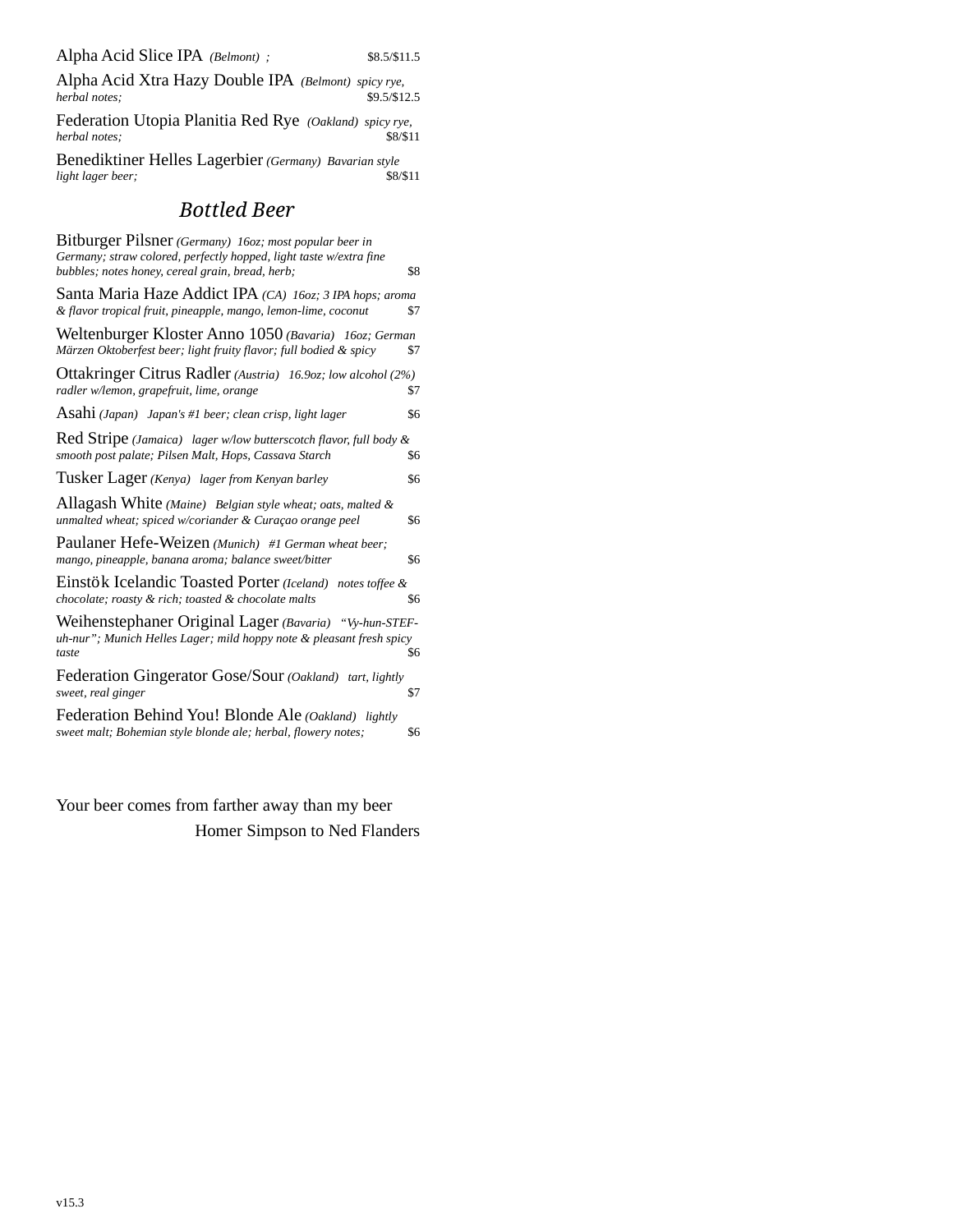#### *Rosé Wine*

Villa Des Anges Cinsault Rosé *(Languedoc 2020) aromas strawberries, red currants, quince; crisp refreshing fr.>40yo vines* \$26

Marande Cinsault Rosé *(Languedoc 2020) aromas strawberries, raspberry; fruity, juicy rosé* \$26

Portal da Calçada Vinho Verde Rosé *(Portugal 2020) local Vinhão varietal, aromas red fruit* \$29

Belasco de Baquedano Rosa *(Mendoza 2019) Malbec rosé from 107yo vines; nose/palate of cherry, raspberry, strawberry; JS90*\$31

Château Paradis Coteaux d'Aix-en-Provence Rosé *(Provence 2019) 50yo vines, 60/40 syrah/grenache; notes lemon, fruit in syrup; WE90, WA89;* 

Fattoria Colmone "Bianco del Moro" (Sangiovese) *(Marche 2016) Red? White? Rosé? 100% sangiovese, a red varietal, is gently pressed w/minimal skin contact to make clear white wine* \$49

Two Shepherds Trousseau Gris "Orange Wine" *(RRV 2018) grey skin varietal originally from Jura; only 10 acre vyd in CA*\$52

Lightpost Sparkling Rosé *(Pismo beach) very small Morgan Hill winery; 85% Pinot Noir; noted French champagne winemaker* \$64

I cook with wine, sometimes I even add it to the food.

W.C. Fields

### *Sparkling Wine*

| Mas Fi Cava Brut (Catalonia Spain) notes of flowers & citrus<br>w/fresh stone fruits & pleasant creamy flavors; very effervescent;<br>40/35/25 Xarel-lo/macabeo/parellada;                                                                        | \$23 |
|---------------------------------------------------------------------------------------------------------------------------------------------------------------------------------------------------------------------------------------------------|------|
| Baron de Seillac Blanc de Blancs (France) 80/20 Ugni<br>Blanc/Colombard from Provence at a great price                                                                                                                                            | \$25 |
| Gilles Gaudron Vouvray Brut (Loire) chenin blanc, Méthode<br>Traditionnelle; the French are smart to keep most of their sparkling<br>vouvray for themselves                                                                                       | \$34 |
| Sorbief Crémant du Jura (Jura/Arbois, France) 100%<br>chardonnay fr.400yo estate; creamy bubbles & white fruit, yeasty                                                                                                                            | \$37 |
| Antech Blanquette de Limoux (Limoux) méthode<br>traditionnelle fr.birthplace of bubbly; typical green apple aromas;<br>80/10/10 Mauzac/Chardonnay/Chenin blanc blend;                                                                             | \$39 |
| Aimery Crémant de Limoux (Limoux) méthode<br>traditionnelle fr.birthplace of bubbly; 70/20/10 Chardonnay/Chenin<br>blanc/Mauzac blend;                                                                                                            | \$40 |
| Waxwing Cellars Sparkling Riesling (Belmont! 2017 1st<br>vintage) Tondré Grapefield, SLHighlands; mineral, stone fruit, citrus<br>aroma; light spritz, citrus palette; medium dry; méthode champ.                                                 | \$42 |
| Ruggeri "Giall'Oro" Valdobiadenne Prosecco (Veneto)<br>Conegliano Valdobiadenne is usually top10% of prosecco production;<br>fruity notes apple to white acacia flower; JS91, D91, W+S90                                                          | \$49 |
| Le Colture Prosecco Superiore di Cartizze (Italy) the<br>107hA Cartizze cru in Valdobbiadene sits at the very top of prosecco<br>pyramid due to it's concentrated aromas; hand-farmed on the most<br>expensive vineyards in all of Italy & Europe | \$53 |
| Monthuys Père & Fils Champagne Brut (Champagne<br>NV) 60/30/10 Meunier/Chard/PN; small grower of Ch. since 17th c;<br>bouquet apple, peach, pear; flavors apple, toast, toasted almond, lemon<br>zest; WS90                                       | \$60 |
|                                                                                                                                                                                                                                                   |      |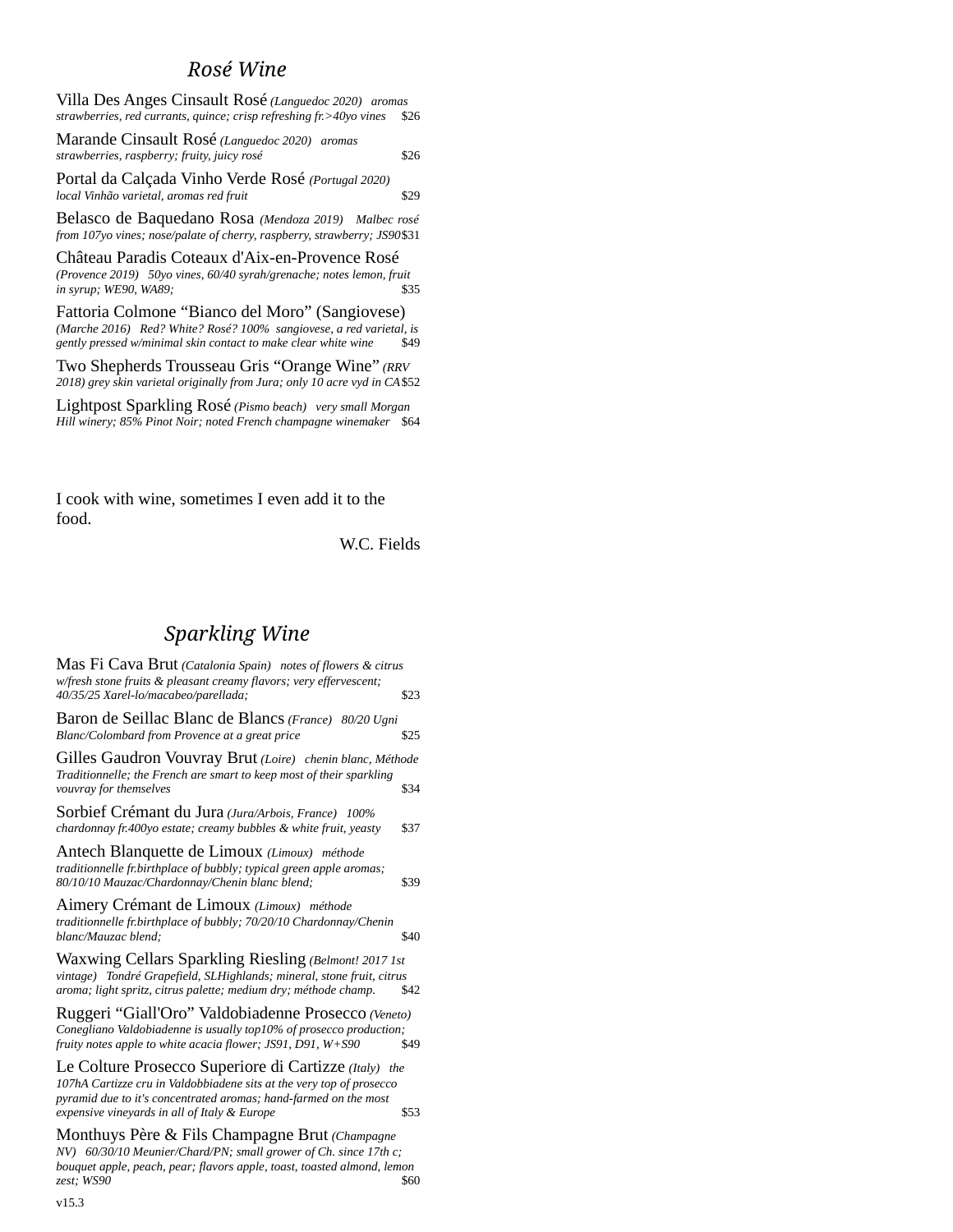Agustí Torelló Gran Reserva Cava *(Penedès 2012) cava to rival champagne; aged 7yr on lees; aromas brioche reflect autolysis; spiced apple flavors are yeasty, mild toast notes w/hint butter, brioche; Macbeu/Xarello/Parellada; WE92, WE top100 of 2018* \$60

Ferghettina Franciacorta Brut *(Lombardy) Italy's answer to champagne; apple, pear, white peach w/lemondrop, almond; WE91* \$61

Marie Demets Champagne *(Champagne) 90/10 pinot/chardonnay; very small grower bubbly fr Aube Champagne region; aromas biscuit, cream, honey; yeast, nuts on palate;* 

Bourgeois-Boulonnais Champagne Brut 1er Cru *(Vertus) 80/20 Chard/Pinot; Côte des Blancs* \$70

Drappier Champagne "Carte d'Or" Blanc de Noirs *(Aube) "DROP-pee-ay"; almost entirely Pinot Noir & Meunier fr.Côte des Bar; one of first to plant Pinot in Aube in 1900s; aromas peach, stone fruit, honeycomb, white flower; low dosage; RP91, WS90, D90* \$71

Lombard Champagne 1er Cru Extra Brut *(Champagne NV) 40/30/30 Chard/PN/PM; Chard fr.Côte des Blancs, PN/PM fr.Montagne de Reims; low 4g/L dosage; aged 3-4y; JR16.5, JS91* \$75

Lombard Champagne Grand Cru Brut Nature *(Champagne NV) grown in the chalk of Côte des Blancs; Blanc de Blancs (100% Chard) fr.Le Mesnil-Sur-Oger, "le MEW-nil" the worlds best Champagne village; minerally style, Brut Nature=0g/L dosage to highlight grapes; aged 5y; WS94, WE93* 

Remember gentlemen, it's not just France we are fighting for, it's Champagne!

Winston Churchill

#### *Aromatic White Wine*

Nieto Senetiner Torrontés *(Argentina, Cafayate Valley 2016) intense aromas of flowers, tropical fruit; flavors of peach, orange,*  $graphuit; bright minerality;$ 

La Fiera Moscato *(Sicily) 100% moscato bianco; apricot, peach*  $&$  fruit-sweet

Spiropoulos Moschofilero *(Mantineia 2018) Peloponnese varietal higher acidity, medium body, some RS, nice aromatic quality* \$30

Joseph Cattin Alsace Riesling *(Alsace 2019) minerally w/grapefruit palate; largest family winery in Alsace; 12th generation*\$34

Domaine Sylvain Gaudron Vouvray Demi-Sec *(Loire 2016) sweeter Chenin blanc; aromas of flowers & flesh fruit; pair*  $w$ /spicy food or seafood

Paco & Lola Albariño *(Rías Baixas Spain 2020) estate fruit; notes citrus--grapefruit & lime, white flowers, acacia & orange blossom, intense lychees; palate citrus* \$40

Domaine Sylvain Gaudron Vouvray Sec *(Loire 2016) drier Chenin blanc w/hint of RS; aromas of flowers & flesh fruit; pair w/seafood* \$41

Schloss Lieser Riesling Trocken *(Mosel 2016) Trocken/dry*  $Riesling; WE93, WS93$ 

Abacela Albariño *(Oregon 2018) Umpqua Vly, citrusy & bright/acidic;* \$44

Kloster Eberbach Steinberger Riesling *(Rheingau 2003) 17yr aged Riesling from the famous 900yo Steinberg vineyard; very pleasant aromas honeycomb, petrol, petroleum wax; off-dry high acidity; pair w/spicy Asian/Indian food* \$44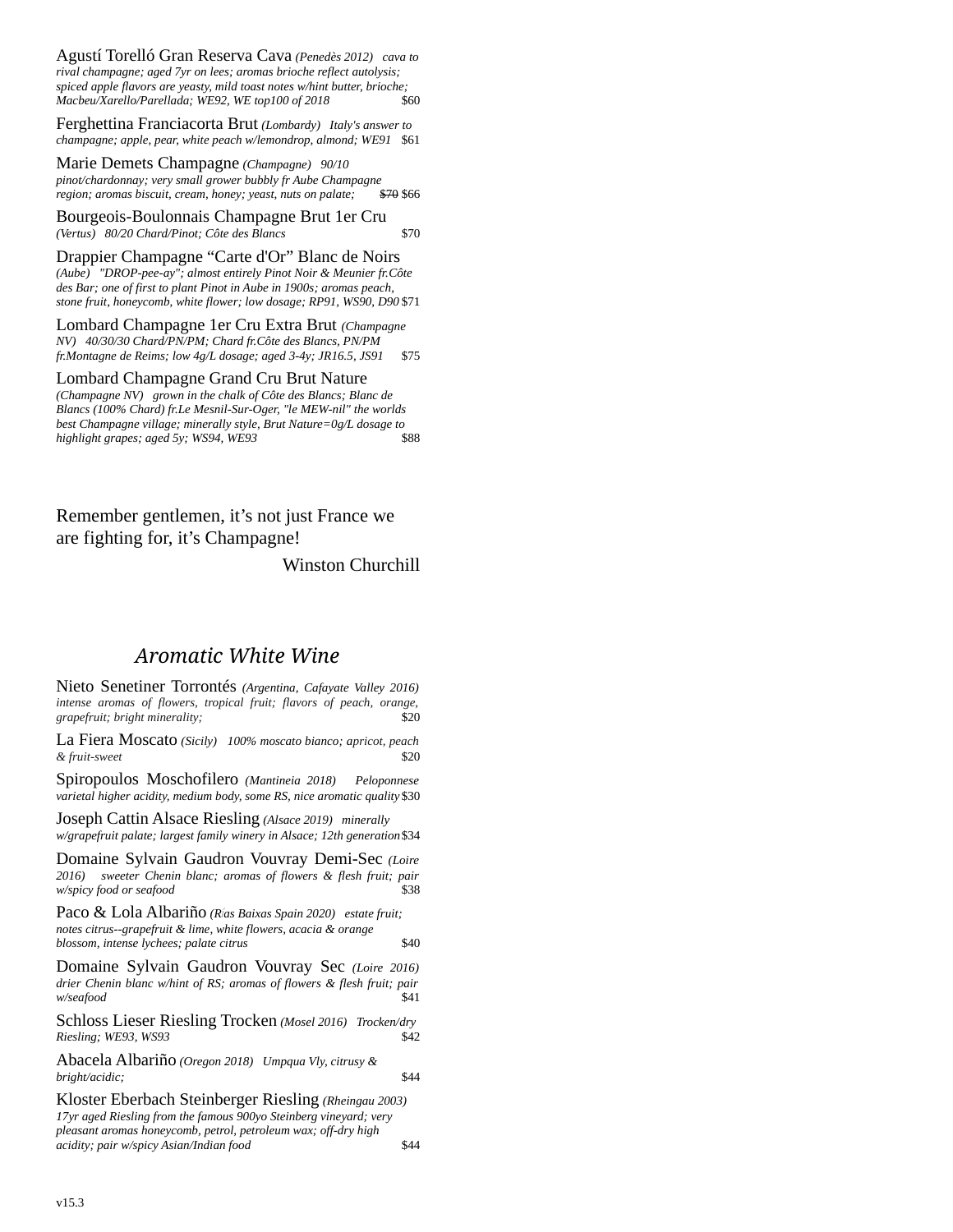| Schloss Lieser Riesling Kabinett (Mosel 2017) off-dry            |      |
|------------------------------------------------------------------|------|
| (semi sweet) Riesling; floral aromatics, ripe fruit palate; WE92 | \$48 |

Gerovassiliou Malagousia *(Macedonia, Greece 2018) intensely aromatic & distinctive; varietal was revived from near extinction by Ger.; RP92, W&S94(2016)* \$56

#### *Light White Wine*

Root:1 Sauvignon Blanc *(Chile 2019) lime, grapefruit aromas; minerality & citrus, apple flavors; nice acidity* \$21

Château Les Sept Chênes Bordeaux Blanc *(Entre Deux Mers 2020) 80/20 Sauv.blanc/Muscadelle; notes grapefruit, boxwood, citrus; palate dry fruits, almonds, honey; typical crisp dry bordeaux* \$23

Produttori del Gavi *(Piemonte 2018) Cortese varietal fr. the cooperative; fruity scents peach w/light almond notes; good acidity, creamy texture on the palate; 5m on lees* \$28

Florensac Picpoul de Pinet *(Marseille 2019) fr.Florensac coop; picpoul is highly acidic & perfect w/shellfish; 4m on lees; delicate nose grapefruit, peach, acaccia, brine; balanced, saline finish;* \$28

Portal da Calçada Vinho Verde *(Portugal 2020) oldest vv vines; nose honeysuckle, green apple, lemon, lime, palate tart apple, melon, grapefruit w/slight effervescence; this is their better label w/good acidity and minerality* \$29

Colle dei Bardellini Pigato/Vermentino *(Ligure di Ponente 2016) vermentino from NW coast Italy; ~sauv.blanc w/more phenols, salinity, & slight almond/bitterness; lower acidity;* \$31

Maso Canali Pinot Grigio *(Trentino/Alto-Adige 2020) Maso Canali makes only one wine & they do it very well; this 500yo estate raisins the grapes for more complexity & richness than other PG* \$35

Collefrisio Pecorino *(Abruzzo 2019) ancient varietal that has recently become popular; lots of acidity; green tea & peach nose* 

Three Brooms Sauvignon Blanc *(New Zealand 2020) kiwifruit, passionfruit, minerality; dried herbs, flintlock smoke,* \$38

Markou Savatiano *(Greece 2018) Greece's most historic varietal; crisp, fruity, white dry wine w/mineral undertones;* \$39

Dry Creek Sauvignon Blanc *(Clarksburg 2020) 83/13/4 SB/Sauv.Musque/Sauv.Gris; aroma of melon, pear & some floral; flavor of lemon, tangerine, mineral; slightly creamy finish; SS ferment.w/some chestnut, acacia, French oak bbl; WE91* \$40

Terraviva Pecorino *(Abruzzo 2020) native grape of abruzzo that is recently popular; aromas lemon rind, melon, chamomile, crushed stone; palate w/tea-like texture, yellow flowers, cantaloupe, lemon;*  **WE91** \$43

Pieropan Soave Classico *(Veneto 2019) one of the great Italian whites from 85/15 Garganega/Trebbiano grapes; Pieropan was the main driver behind the Soave revival* **\$44** 

Ghost Block Napa Sauvignon Blanc *(Yountville 2018) Morgan Lee vyd; aged sur lie; peach, pear, guava aromatics; acidity of grapefruit & citrus backbone; balance between minerality & fruit* \$45

Two Shepherds Picpoul Blanc *(Yolo, CA 2019) Rhône varietal; low alcohol (11%); asian pear & pineapple; aged 8m 50/50*   $p$ uncheons/ss; 125cases

Hiruzta Txakolina *(Basque 2019) cha-ko-LEE-na'; 100% Hondarrabi Zuri,fantasticly acidic, lower alcohol; intense aromas of white (pear and apple), citrus (grapefruit), tropical (pineapple and passion fruit) fruit; briny, slightly effervescent; RP90* \$46

Canayli Vermentino di Gallura Superiore *(Sardinia 2018) best region on N shore of Sardinia; typical almond notes of vermentino; great w/seafood* \$47

Montonale Trebbiano di Lugana *(Veneto 2017) light-med body; ubiquitous trebbiano (most goes into bals. vinegar & brandy) makes a great white when grown near Lk Garda; aroma peach, lemon zest, balsamic, thyme, sage, typical wet stone/minerality of Lugana* \$47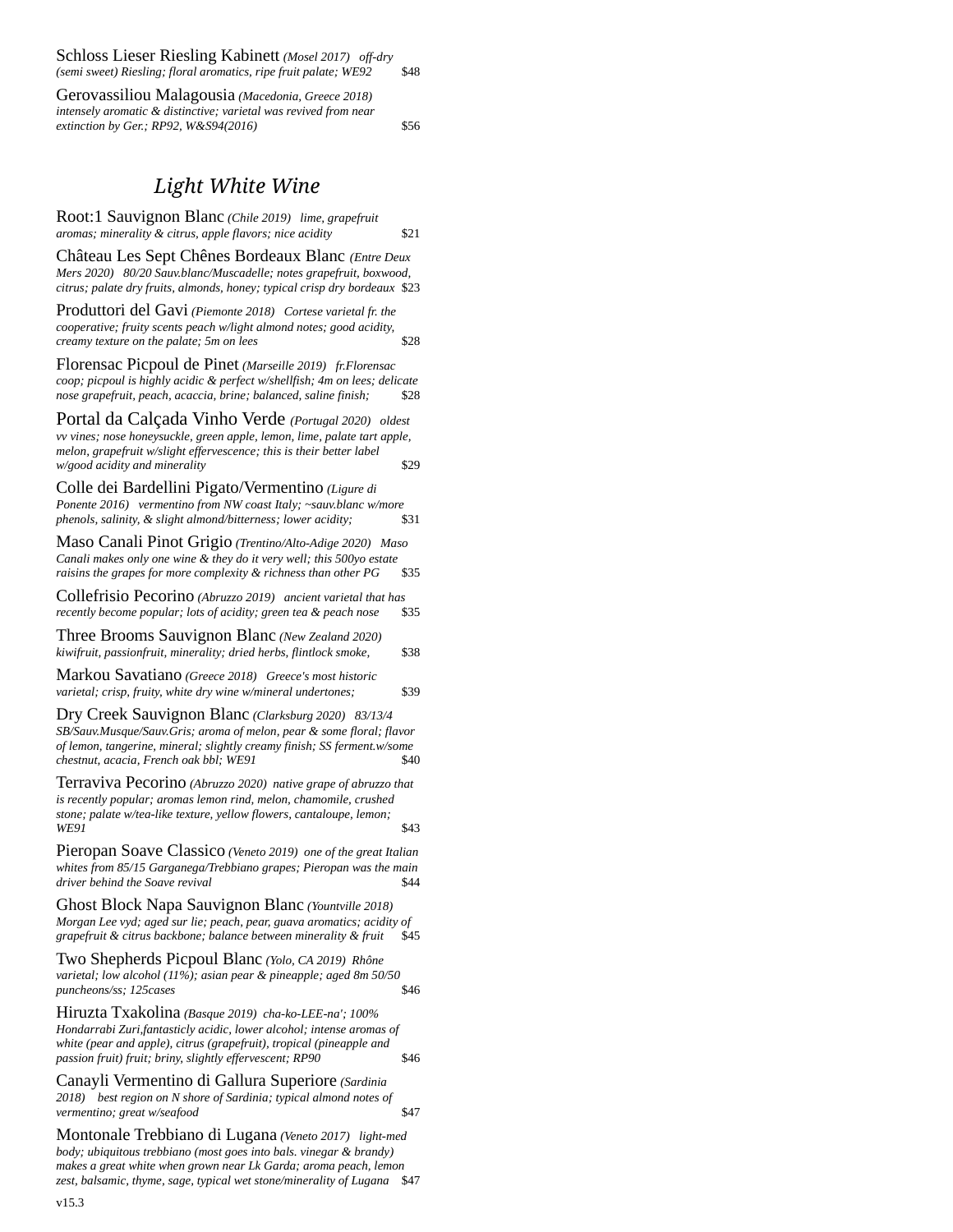Simon di Brazzan Tocai Friulano *(Friuli 2017) high acid light body grape fr. NE Italy; nose flowers & tropical fruits, persistent floral* aftertaste

Luisa Ribolla Gialla *(Friuli 2017) along w/friulano the flagship white of Friuli; high acid; citrus & flowers;* 

Gentilini Robola *(Greece 2017) complex, dry, orange blossom nose; low yielding high altitude vines from Kefalonia; RP91 WS91* 

Bonci Verdicchio dei Castelli di Jesi *(Marche 2020) ltmed bodied varietal identical to trebbiano; 4th gen.producer of almost exclusively verd.; typical citrus, lemon, almond; high acidity* \$49

Menade Verdejo *(Spain 2017) white varietal fr. 60yo vines in Rueda; floral in aroma, creamy w/lactic notes; wet earth, grapes; JS90, JD90(2016)* \$50

Domaine de la Villaudière Sancerre *(Loire 2018) best location in world for Sauvignon blanc; aromas peach, exotic fruit, minerality & good acidity; small estate producer* \$52

Domaine Nicolas Gaudry Pouilly-Fumé *(Loire 2019) "POO-yee foo-may"; signature smoky, gunflint aromas fr.this sauvignon blanc; notes white flowers, citrus fruit; acidic & stone fruit palate* 

Biblia Chora Assyrtiko "Areti" *(NE Greece 2017) citrus, almonds, little fruit, just salt, chalk, herbs; W+S92* \$52

Gavalas Assyrtiko Santorini *(Santorini 2017) native white of volcanic Santorini & what many consider the best white of Greece; fruity aromas, minerally, slightly salinity & high acidity; one of the few whites that contain tannins* \$55

### *Medium to Full-bodied White Wine*

Corte dei Papi Passerina del Frusinate *(Lazio 2016) nose white flower & pear; palate pineapple, green apple; good medium-full*   $b$ *odied wine central Italian wine* 

Toscolo Vernaccia di San Gimignano *(Tuscany 2020) med body, aromas white flower, pear, honeysuckle; typical palate citrus & almond* \$33

Contini Vernaccia di Oristano *(Sardinia 2015) Contini's 120yo traditional wine aged under flor.; nose apricot, bitter orange w/almond, honey; note that this wine is different fr.most whites & very similar to a sherry*  $\frac{$46}{333}$ 

Bodegas O'Ventosela Treixadura *(Ribeira 2018) from Galicia/NW Spain; treixadura varietal reminds us of a good chablis* \$35

Terredora Coda di Volpe *(Campania 2016) aromas fruits & flowers, soft palate tones of citrus, quince, dried lemon; minerally wine from volcanic soil of Vesuvius; JS92* \$38

Carretta Roero Arneis *(Piemonte 2018) Piemonte's best? white fr.sandy soil near Alba; typical pear & white peach, flint stone* 

Clos Pissarra Garnatxa Blanc "El Sol" *(Montsant 2015)*  white grenache w/flinty, minerally character & peach notes

Domaine de Montine Viognier Grignan-les-Adhémar *(S.Rhône 2019) VEE-own-yay; fr.limestone soil; typical tangeine, peach, floral aromas;* \$42

Joseph Drouhin Mâcon-Lugny Bourgogne Blanc *(Burgundy 2019) "mah-KON LOO-nee"; 100% Chardonnay fr[.Mâconnais](https://www.bourgogne-wines.com/our-wines-our-terroir/our-vineyards/the-maconnais/the-maconnais-the-southernmost-entry-point-to-the-bourgogne-winegrowing-region,2473,9317.html?); light oak; fr.quality producer* \$44

Pietracupa Fiano di Avellino *(Campania 2017) full bodied; nose jasmine, apple, pear, melon, almond, crushed stone and slate mineralness; citrus palate*  $$44$ 

Cascina Adelaide Nascetta *(Piemonte 2017) rare piemonte varietal fr Novello hills; aromas of grapefruit blossom, resin, mango peel, honey, hint of salinity; unoaked* \$45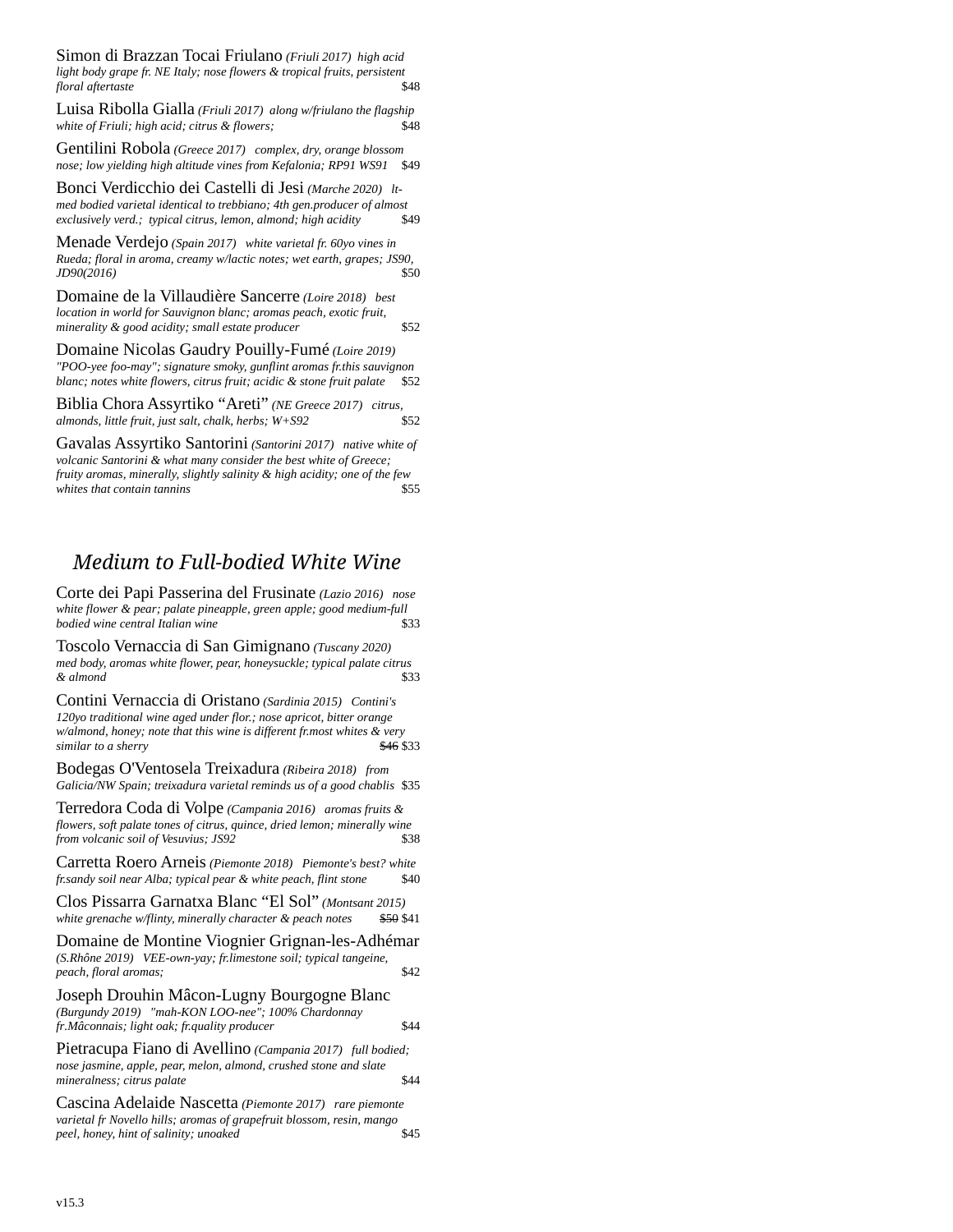Il Verro Pallagrello Bianco *(Campania 2015) native S.Italy grape that was thought extinct & rediscovered; nose of melon, almond, broom flowers, mint: moderate acidity &*  $\sim$ *vioanier \$45 broom flowers, mint; moderate acidity & ~viognier* 

Tempa di Zoè Paestrum Fiano *(Campania 2020) Conciliis winemaker; Fiano one of best whites of south It; grapefruit, citrus, white peach, honey, chamomile, minerally* **\$51** 

Ricci Timorasso *(Piemonte 2018) recently revived fr.extinction in Colli Tortonesi by growers Ricci & Massa; only 100hA total; full bodied; minerally w/citrus & herbal undertones; organic, unfined; is*  this the new king of Piemonte whites?

Domaine Gueguen Chablis *(Burgundy 2019) organic 100% chard fr.burgundy, unoaked; lemon, quenette, white flowers, hints peach, limestone, almond; fruity palate, peach, apricot, quince, WE90* \$52

Domaine Eden Chardonnay *(Santa Cruz Mtns 2015) Mt Eden's Burgundy style chard, w/fruit from their 2 estates; aroma, flavor of citrus, anise, dill, earth; 50% new oak, 9m sur-lie; WE92* \$53

Graci Etna Bianco *(Sicily 2019) 70/30 Carricante/Cataratto from volcanic slopes of Mt Etna; medium bodied, great producer; (2016--JS92, WA91, W+S91, WS90)* \$54

Dubois Bernard & Fils Savigny Les Beaune *(Burgundy* 2016) 100% chardonnay from Côte d'Or; fuller bodied

Château de Chamirey Mercurey *(Burgundy 2015) 100%*  $chardonnay from best village in Côte Chalonnaise;$ 

Fess Parker Ashley's Vyd Chardonnay *(Sta.Rita Hills, Santa Barbara 2018) aroma peach, apple, pear, honey, vanilla, baking spices & touch oak; on palate, pear, citrus, lemon cream, green apple, pastry crust, vanilla, baking spices; 9m 34% new oak; WE93, WS91* \$63

Joseph Drouhin Pouilly-Fuissé *(Burgundy 2019) "poo-yay fwee-SAY"; one of the better locations for chardonnay, and certainly in the Mâconnais: floral & fruity aromas almond & rine arane: the [Mâconnais](https://en.wikipedia.org/wiki/M%C3%A2connais); floral & fruity aromas, almond & ripe grape;* \$65

Nudant Meursault *(Côte de Beaune 2018) "muhr-SO"; the cult favorite terroir for chardonnay; 12m oak; rich, creamy; best chardonnay in the world?--we think so* \$128

### *Light Red Wine*

| Marenco Brachetto d'Acqui Pineto (Piedmont 2017)<br>aromatic w/distinctive strawberry flavor, slightly effervescent & semi-<br>sweet; 100% brachetto; best dessert wine for chocolate;                    | \$44 \$30 |
|-----------------------------------------------------------------------------------------------------------------------------------------------------------------------------------------------------------|-----------|
| Allegrini Valpolicella (Veneto 2019) light red from leader of<br>the valpolicella quality revival; scent of wild berries; dry & velvety<br>palate; long almond finish 70/25/5 corvina/rondinella/oseleta; | \$37      |
| Lorelle/Six Peaks Oregon Pinot (Willamette Vly 2020)<br>chehalem & salem grapes; blueberry preserves & oak; flavors<br>chocolate, cherry; medium tannin;                                                  | \$42      |
| Manicardi "Cà del fiore" Lambrusco (Emilia-Romagna,<br>Grasparossa di Castelvetro) sweet, slightly bubbly red; red fruit, plum,<br>black cherry, blackberry                                               | \$39      |
| Ferraris Ruchè di Castagnole Monferrato (Piemonte<br>2020) "ROO-kay"; rare light quaffable red fr.Monferrato; citrus,<br>raspberry, cherry;                                                               | \$41      |
| Domaine Patrick Tranchant Beaujolais Fleurie<br>(Burgundy 2017) Gamay fr. 65yo vines in one of best cru; nose of<br>raspberry, palate soft, silky; notes cherry & violet; WE93                            | \$41      |
| Waxwing Cellars Deerheart Pinot Noir (Belmont! 2018)<br>Santa Cruz mountains near La Honda; slate, blackberry, forest nose;<br>raspberry, mushrooms, fig on palate; WE93                                  | \$43      |
| Waxwing Cellars Lester Pinot Noir (Belmont! 2017)<br>Burgundian style fr/well known Santa Cruz vineyard; 2018-WE94                                                                                        | \$43      |
| Domaine Patrick Tranchant Beaujolais Moulin à<br>Vent (Burgundy 2017) MOO-la-ah-vanh; Gamay fr. 85yo vines in one                                                                                         |           |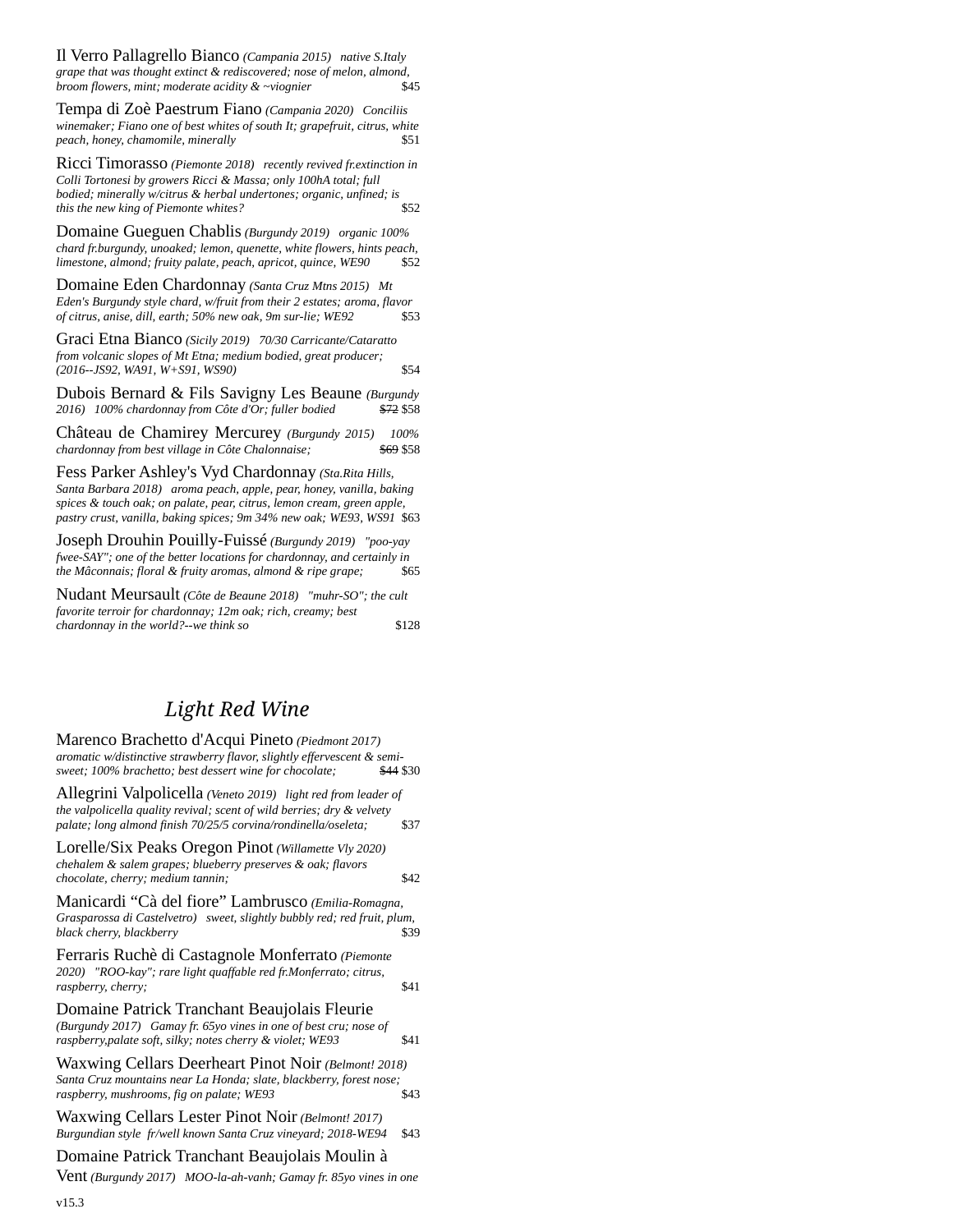*of best cru; nose mineral flint, blackberry, blueberry; rich palate;*  **WW92** \$44

Cà Rossa Grignolino *(Piemonte 2018) 70yo vines; very aromatic red fruit with a hint of spices* \$44

Valle dell'Acate Frappato *(Sicily 2019) light bodied Sicilian relative of ciliegiolo & often blended into cerasuolo di vittoria; berry aromas & sour cherry flavor; WE90, D93, V93* 

Woodenhead Pinot Noir *(RRV 2017) California/Sonoma style pinot w/lots of aroma...cherry, strawberry, raspberry;* 

Ken Wright Willamette Pinot Noir *(Oregon 2015) Ken was father of OR pinot--organized 6 of the OR AVA; cherry, red plum,*   $blackberry$ , rose petal, cedar, earth; WS90

Phelps Creek Columbia Gorge Pinot Noir *(Washington 2018) estate fruit fr.one of better small growers in area; Fr.oak, volcanic soil; burgundy style* \$53

Elk Cove Willamette Pinot Noir *(Oregon 2019) 100% estate grapes; raspberry, cherry; woodsy aromas mushroom, violet, thyme; fruit forward pinot w/higher tannins; JS91, WE90* \$54

Laird "Phantom Ranch" Carneros Pinot Noir *(Napa 2019) estate grapes; aroma elderberry, ripe cherry, toasted marshmallow; palate plum, pomegranate, oak; 11m F.oak* \$55

Two Shepherds Cinsault *(Lodi 2020) light Rhône varietal from 135yo Bechthold Vyd, oldest Cinsault vines in the world; extremely low yield, 125 case production, organic, neutral oak* \$60

Giovi Etna Rosso *(Mt Etna 2014) volcanic wine from Sicily; Nerello Mascalese/Nerello Cappuccio; 40yo vines; nose ripe fruit, cherry, herbs, dried flowers;*  $$61$ 

Lemelson Pinot Noir *(Willamette Vly OR 2016) organic cuvée of their different vyd; bk cherry, red currant, blackberry nose w/spice & strawberry chocolate on palate; JS93, V90, WS91* \$61

[There are no standards of taste in wine... Each man](https://www.azquotes.com/quote/547415)'s [own taste is the standard, and a majority vote cannot](https://www.azquotes.com/quote/547415)  decide for him or in any slightest degree affect the [supremacy of his own standard.](https://www.azquotes.com/quote/547415)

Mark Twain

#### *Medium Red Wine*

Pasqua/Vigneti del Sole Montepulciano d'Abruzzo<br>(Abruzzo 2018) monte-pul-chae-AH-no: c.Italy's prolific grape \$19 *(Abruzzo 2018) monte-pul-chae-AH-no; c.Italy's prolific grape* \$19

Ferrante Chianti Colli Senesi *(Tuscany 2019) don't be fooled by price--very good sangiovese/canaiolo fr.NW hills of Siena; good fruity bouquet w/cherry* \$22

Cantele Salice Salentino Riserva *(Puglia 2014) SAH-leechae sah-len-TEE-no; 100% Negroamaro from Puglia; candied fruit, prunes, spices; RP89* 

Château Bourdieu Blaye/Côtes de Bordeaux *(Bordeaux 2019) "BLIGH-yeh"; 87/10/3 Merlot/Cab/CF; aromas red fruit, currant; one of Decanter's highest rated wines that yr D97* \$29

Château Moulin de Ferrand Bordeaux Supérieur *(Bordeaux 2017) 65/25/10 Merlot/CF/CS; 900yo estate w/same family*  since 1839; great value in Bordeaux; WE90

#### Cave de Saumur "Les Pouches" Saumur Cabernet

Franc *(Loire 2018) fr. Saint-Cyr-en-Bourg 160 grower coopérative; 40yo vines in limestone; bouquet red fruit (blackcurrant, raspberry); fruity & bit spicy on palate w/soft tannins* \$30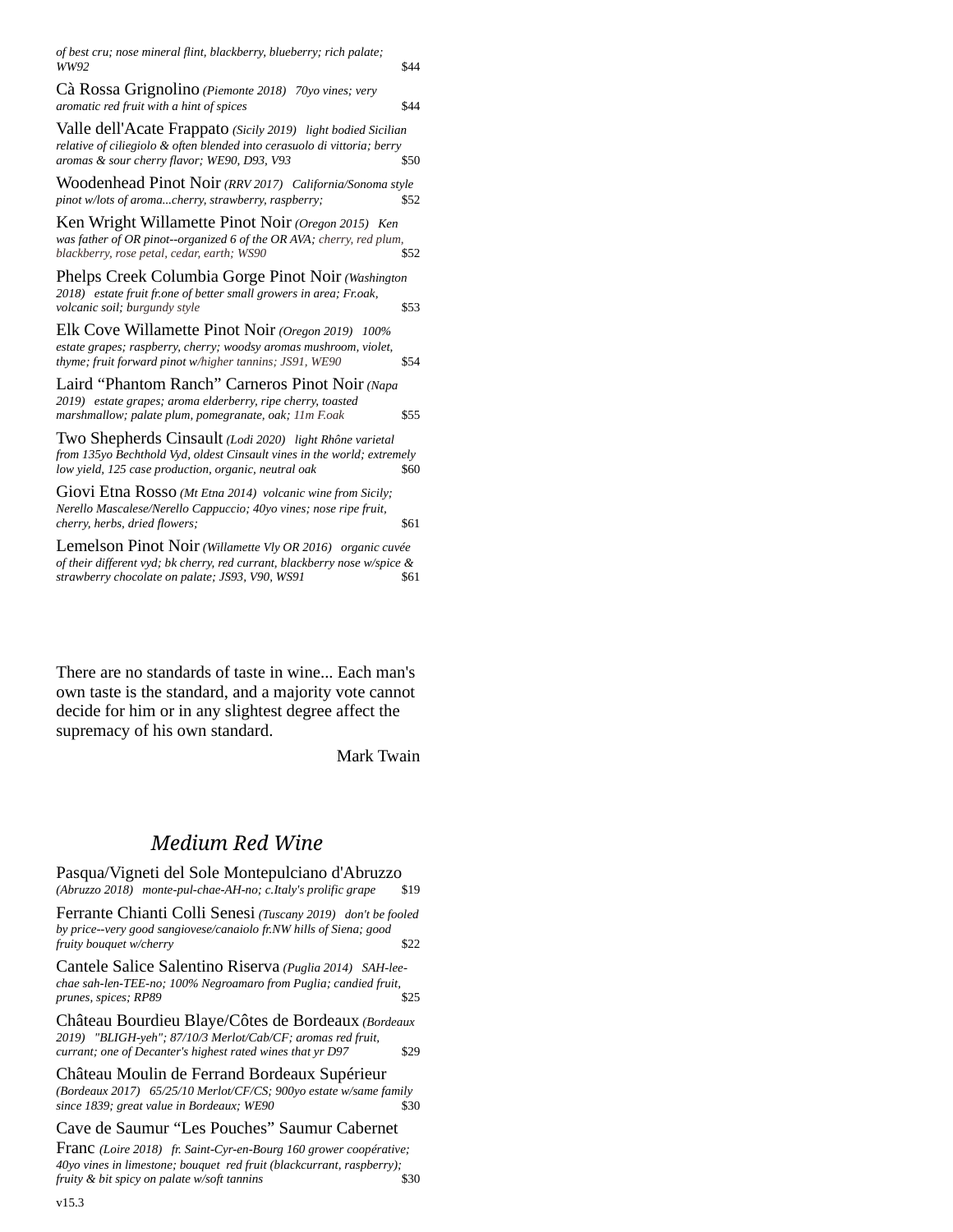| Atalayas de Golbán Ribero del Duero Crianza (Spain<br>2017) 100% tempranillo fr.lesser known equiv. of Rioja; 30-80yo vines,<br>French oak: W&S94                                                                                             | \$34      |
|-----------------------------------------------------------------------------------------------------------------------------------------------------------------------------------------------------------------------------------------------|-----------|
| Mocali Morellino di Scansano (Tuscany 2016) 85%<br>sangiovese from the Maremma (coastal Tuscany); currant, cherry,<br>tobacco, espresso; JS91                                                                                                 | \$35      |
| Cave de Saumur Saumur-Champigny Cabernet                                                                                                                                                                                                      |           |
| Franc (Loire 2019) grower coopérative; exuberant nose; blkcurrant,<br>blackberry w/hint spices, mint;                                                                                                                                         | \$37      |
| Benegas Cabernet Franc (Mendoza AR 2018) estate grown<br>@2800'; 9m oak; herbaceous & red fruit aromas; JS92;                                                                                                                                 | \$37      |
| Clos Pissarra Garnatxa "Arrels" (Montsant 2013)<br>Garnacha(Grenache) w/higher alcohol, light-medium body; this from<br>maker in Montsant keeping yields very low on 25yo vines;                                                              | \$50 \$38 |
| Luisa Refosco (Fruili-Venezia 2015) ancient varietal from NE<br>Italy; lavender, herbs, blackcurrant; JS91('13)                                                                                                                               | \$46 \$38 |
| Domaine Olivier St. Nicolas-de-Bourgueil Cabernet                                                                                                                                                                                             |           |
| Franc (Loire 2016) estate fruit, lightest of Loire CFs; aromas<br>strawberry, blackcurrant                                                                                                                                                    | \$38      |
| Domaine Fond Croze Rasteau/GSM (Rhône 2018),<br>80/10/10 GSM blend fr. Rasteau recently was elevated fr Côtes du<br>Rhône to AOC; grenache predominant fr.50yo vines; WE92, JD92                                                              | \$39      |
| Château Bertin Bordeaux Montagne St. Emilion<br>(Bordeaux 2016) 80/20 Merlot/CF; well balanced from limestone soil<br>in satellite of St.Emilion                                                                                              | \$41      |
| Roeno Teroldego (Veneto 2018) "tear-ALL-dee-go"; med-<br>full.bodied varietal from L.Garda; soft tannins, bk fruit, cherry, plum<br>berry; ~ to Zin                                                                                           | \$42      |
| Domaine Olivier Bourgueil Cabernet Franc (Loire<br>2018) Bourgueil estate fruit, less tannic                                                                                                                                                  | \$43      |
| Château Coudray-Montpensier Chinon Cabernet                                                                                                                                                                                                   |           |
| Franc (Loire 2018) most depth of Loire CFs; black fruit hint of<br>vanilla; blackcurrant                                                                                                                                                      | \$44      |
| Raúl Pérez Mencía (Bierzo Spain 2018) men-THEE-ah; aromas<br>strawberry, raspberry, plum, sour cherry; D93, WA93(2017)                                                                                                                        | \$45      |
| Ambra Carmignano (Tuscany 2016) 'kar-meen-YA-noh';<br>traditional 80/10/10 Sangiovese/Canaiolo/Cab; Robert Parker's favorite<br>Carmignano                                                                                                    | \$46      |
| Mossio Dolcetto d'Alba (Tuscany 2019) tannic, low acid wine<br>fr.Piemonte's Monferrato hills; sour bk.cherry hints coffee; balsamic,<br>fruity finish                                                                                        | \$46      |
| Meleto Chianti Classico (Tuscany 2017) typical notes cherry,<br>hints floral & spice; 95/5 sangiovese/merlot; JS91, JR16, V92, 2GR \$46                                                                                                       |           |
| Lo Tros Priorat (Spain 2015) 60/40 Cariñena/Garnatxa; scents<br>blackberry, morello cherries w/hints bay leaf, thyme, violets; palate full<br>& rich, w/smooth tannins, chocolate texture; WS90(2013)                                         | \$47      |
| Corte dei Papi Cesanese del Piglio "San Magno"<br>(Lazio 2015) the obscure red varietal from the province of Rome; their<br>better label                                                                                                      | \$47      |
| La Grangette des Garrigues/Alain Jaume Vacqueyras<br>(Rhône 2018) estate across fr.gigondas; black fruit & dried herbs<br>aromas (Garrigue--rosemary, sage, thyme); earthy; Grenache noir,<br>Syrah, old Cinsault, Mourvèdre; aged 3y old oak | \$48      |
| Château Saint Aubin Bordeaux (Medoc 2016) all 6 Bord.<br>varietals fr.small estate; 40/11/7/17/18/7 Merlot/CS/CF/PV/<br>Carmenère/Malbec; black, red fruits, bkcurrant, strawberry; smoke &<br>toast                                          | \$49      |
| m                                                                                                                                                                                                                                             |           |

Two Shepherds Carignan *(Mendocino 2018) 45yo dry farmed organic vines; native to S France/N Spain & at one time most common French & CA varietal; aromas cherry, raspberry, tea, thyme;* \$50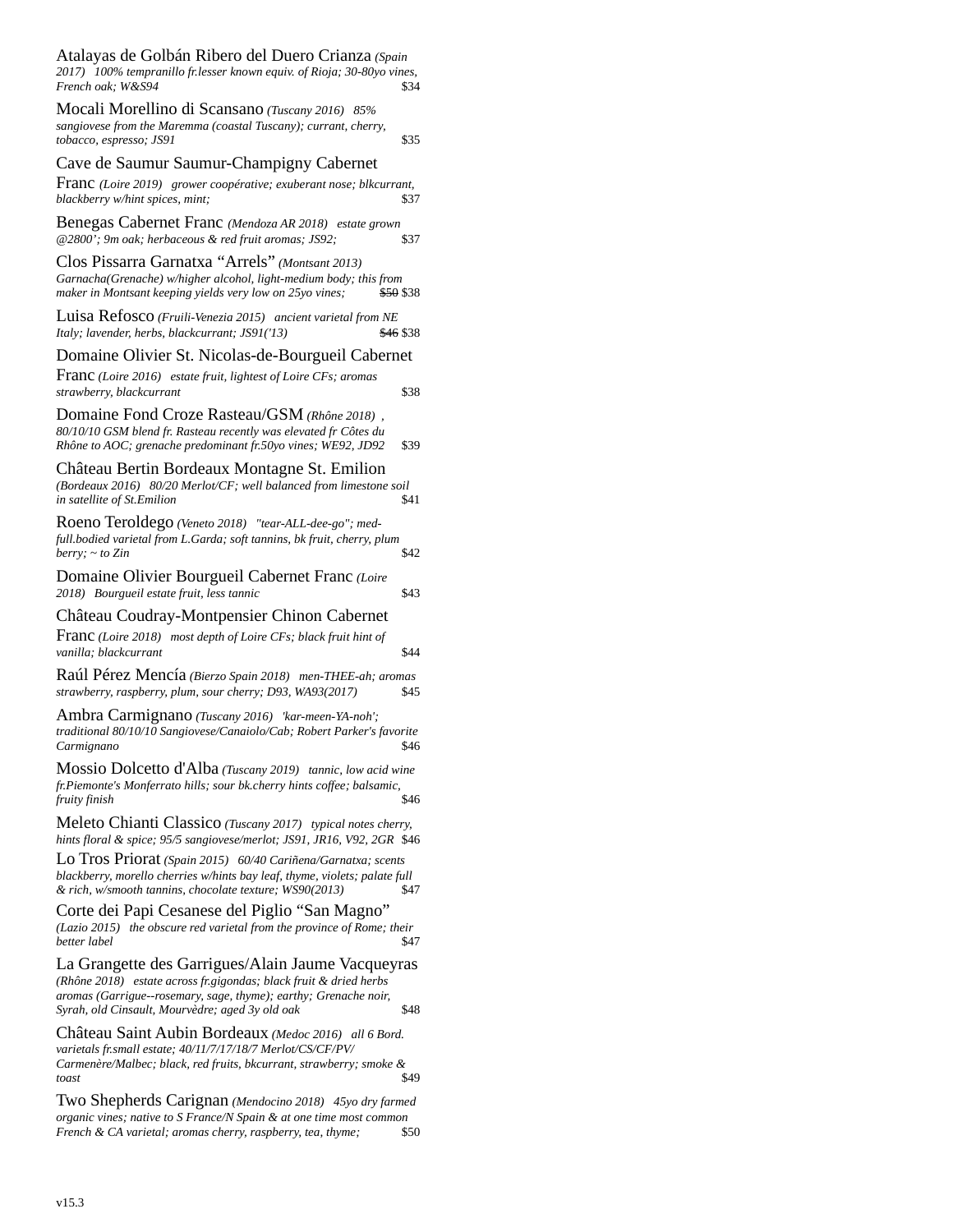Valle dell'Acate Cerasuolo di Vittoria *(Sicily 2017) med bodied 60/40 blend Nero d'Avola/Frappato; ripe red fruit, bkberry, raspberry, cherry; hint spices, licorice, cocoa;WE90* \$50

Pedroncelli Bushnell Zinfandel *(Dry Creek 2016) P's higher end single vyd zin; spicy aromas ripe berries w/hints pepper, cinnamon, toasty oak; flavors blackberry, plum, vanilla, cocoa; WE best of year 2018; WS89, Tastings93* \$51

Donatella Cinelli Colombini Rosso di Montalcino *(Tuscany, 2016) a great baby Brunello, excellent yr; JS91, WS90* \$54

[Château Haut Coulon Cadillac Côtes de Bordeaux](https://www.toasttab.com/restaurants/admin/menus/menuitem?groupId=200000007828847909&id=200000008605160496) *(Bordeaux 2016) Entre Deux Mers; 60/25/15 Merlot/Cab /Petit Verdot; heavy PV provides violet; small estate producer; JS91* \$54

Dei Vino Nobile di Montepulciano *(Tuscany 2017) sangiovese/canaiolo fr.one of Italy's 1st DOCG; notes sour cherry, ripe*   $red$  fruit, dried violet, cinnamon; great producer; JS94, WS92

Varvaglione/Papale Primitivo di Manduria (Zin) *(Puglia 2015) bouquet fruit jam, blackcurrant, cherry, cocoa, licorice; our favorite Zin* \$55

Notre Dame des Pallières Gigondas *(Rhône 2019) 80/10/10 Grenache/Syrah/Mourvèdre f.100yo family operation; raspberry, currant, forest floor, garigue;* \$57

Clos Pissarra Priorat "El Nord" *(Priorat 2012) equal parts Garnatxa(Grenache) & Samsó(Carignan) w/higher alcohol, fuller body;* maker keeping yields very low on 60-70yo vines;

Pecchenino Dolcetto Superiore Bricco Botti *(Dogliani Piedmont, 2015) as good as dolcetto gets; tar, tobacco, blackberry, five-spice powder; full-bodied w/chewy very structured tannins & ashcoated finish, lifted through by refreshing acidity; JS92* \$58

Allegrini/Poggio al Tesoro "Il Seggio" Bolgheri *(Bolgheri 2016) Tuscany's fantastic "Bordeaux" blends; 40/30/20/10 Merlot/Cab/CF/PV; 15m new F.oak; WS93, JS93, V93, RP92, D92* \$60

Notedincanto Brunello di Montalcino (Tenuta di

Sesta) *(Tuscany 2016) 100% sangiovese private labeled fr.major brunello producer in fantastic year;*  $$61$ 

Clos Pissarra Priorat "El Mont" *(Priorat 2011) Garnatxa(Grenache) w/higher alcohol, fuller body* \$80 \$64

Tenuta Argentiera "Villa Donoratico" Bolgheri *(Bolgheri 2016) 50/30/15/5 Cab/Merlot/CF/PV; violet, lavender, blackcurrant, licorice, elderberry; tea leaves, charcoal; JS95, RP92* \$66

Il Molino di Grace Margone Gran Selezione *(Tuscany, 2015) 100% sangiovese w/7yrs aging fr.great yr; owned by the Bay Area Grace family; JS95, WS94* \$78

Casanuova della Cerbaie Brunello di Montalcino *(Tuscany 2012) 100% sangiovese, aromas & palate of ripe cherry fruit*   $fr.excellent$  vintage; JS96

Domaine de la Cḩarbonnière [Châteaun](https://www.toasttab.com/restaurants/admin/menus/menuitem?groupId=200000007828847909&id=200000008605160496)euf du Pape *(Rhône 2019) 70/15/15 GSM blend; bk fruit, garigue, pepper; fine*  **tannins; JS94, JD94** \$84

Domaine de la Cḩarbonnière [Châteaun](https://www.toasttab.com/restaurants/admin/menus/menuitem?groupId=200000007828847909&id=200000008605160496)euf du Pape "Les Hautes Brusquières" *(Rhône 2019) 60/40 Grenache/Syrah; strawberry, garigue, dried flower; JS97, JS96* \$102

Il Molino di Grace "Gratius" *(Tuscany, 2011) 95/5 sangiovese/canaiolo+colorino w/10yrs aging; owned by the Bay Area Grace family; their best from 70yo vines; black cherry, blackberry jam, chocolate, tobacco on nose & palate; JS93, WS90, RP90* \$111

Allegrini/Poggio al Tesoro "Dedicato a Walter" *(Bolgheri 2012) Allegrini's most important wine; 100% Cab Franc; aromas blackberry, pepper, eucalyptus* \$190 \$160

# *Full-bodied Red Wine*

Toresanas Tinta de Toro "Orot" Crianza *(Zamora/Spain 2013) big wine from Toro, Spain's oldest tempranillo clone; soft*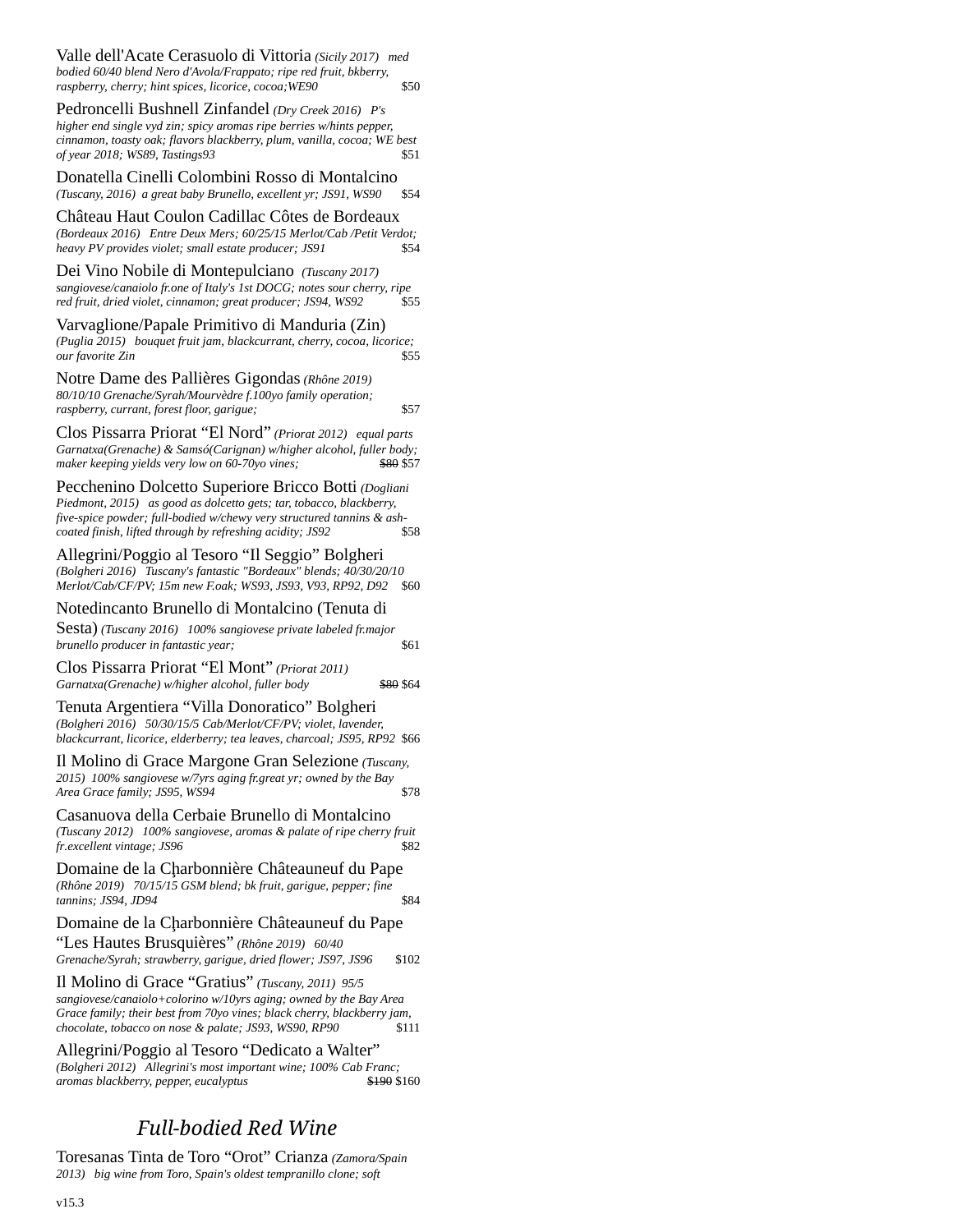*tannin; small estate fruit; 12m oak; historical note...the wine Columbus carried in 1492* \$28

Mocali Ciliegiolo *(Maremma/Tuscany 2013) chee-lee-eh-JOHlo; ciliegiolo="little cherry"; lots of aroma--ripe cherry, plum, blackberry; medium-full body* **\$40 \$30** 

Lantides Agiorgitiko *(Nemea 2017) Greek red from Nemea in Peloponnese; plum, oak, vanilla, spice* \$33

[Château](https://www.toasttab.com/restaurants/admin/menus/menuitem?groupId=200000007828847909&id=200000008605160496) Peyros Madiran *(SW France 2016) France's most tannic varietal--Tannat is softened slightly w/Cab Franc; black fruit &*   $ripe$  *acidity*; WW90

Waxwing Cellars Lester Vineyard Syrah *(Belmont! 2013) forget Hermitage--Scott Sisemore at Belmont's only winery makes great Syrah w/organic Santa Cruz mtn grapes; medium body w/pepper, spice,*   $earth/mineral notes; moderate tannins WE93$ 

Contini Cannonau di Sardegna *(Sardinia 2014) Cannonau (aka Garnacha/Grenache) is main red of Sardinia, where it is a brawny full bodied red; aromas blackberry, plum, cherry; volcanic soil;* \$38

Belasco de Baquedano AR Guentota Malbec *(Mendoza 2017) complex bouquet w/red & black fruit notes (blueberry, blackberry); balsamic & vanilla flavor; 100yo vines; JS91, WW90* \$40

Guerrieri Rizzardi Valpolicella Ripasso "Pojega" *(Veneto 2015) baby amarone fr.producer that only makes 1.2 btl for*   $every$  btl amarone; 2GR, 4Grappoli

Catena Appellation Cabernet Sauvignon "Agrelo" *(Mendoza 2016) Catena's better single vyd label from 3k' vines; red fruit w/spice notes like pepper, thyme, curry, cedar; cassis flavors & black pepper, clove, leather, tobacco; RP92* \$42

**Maya:** Seriously, the '61 Cheval Blanc is peaking; it might be too late already. What are you waiting for? **Miles:** I don't know, a special occasion. With the right person.

**Maya:** The day you open a '61 Cheval Blanc, that's the special occasion.

Sideways

Andrew Rich "Rich Table" Cabernet Sauvignon *(WA Columbia Vly 2018) plum, blueberry nose; palate silky smooth showing notes bk fruit & hint chocolate* \$42

[Château](https://www.toasttab.com/restaurants/admin/menus/menuitem?groupId=200000007828847909&id=200000008605160496) de Gaudou Cahors Malbec "Grande

Lignée" *(SW France 2015) 85/15 Malbec/merlot fr.7th generation family; their mid-label; fruity nose raspberry, bkcurrant coupled w/ violet, peony* \$44

Eberle Vineyard Select Cabernet Sauvignon *(Paso Robles 2018) aromas of blackberry jam, ripe plum, toasty oak; silky tannins* \$45

Le Piane Boca "Maggiorina" *(Piemonte 2018) from far N. Piemonte, an almost extinct region is going through a revival; this is their traditional field blend, mostly Nebbiolo, Croatina; aged SS;* \$46

Bouza Tannat Reserva *(Uruguay 2017) Uruguay's #1 wine; most tannic varietal originally from SW France; black fruits, mulberries, cassis, raisins, over an elegant smoky background* \$48

Lightpost Cabernet Sauvignon "Winemaker Select" *(Paso Robles 2018) very small Morgan Hill winery; aromas bk cherry, bk currant w/tobacco leaf, cinnamon, oak, vanilla, leather; 20m oak; 82/6/6/6 cab/CF/PV/syrah* \$51

Andrew Lane Red Hills Cabernet Sauvignon *(Lake County 2015) Napa winery burned in Glass fire; Napa style fr.volcanic soil in Lake County; 18m oak* \$52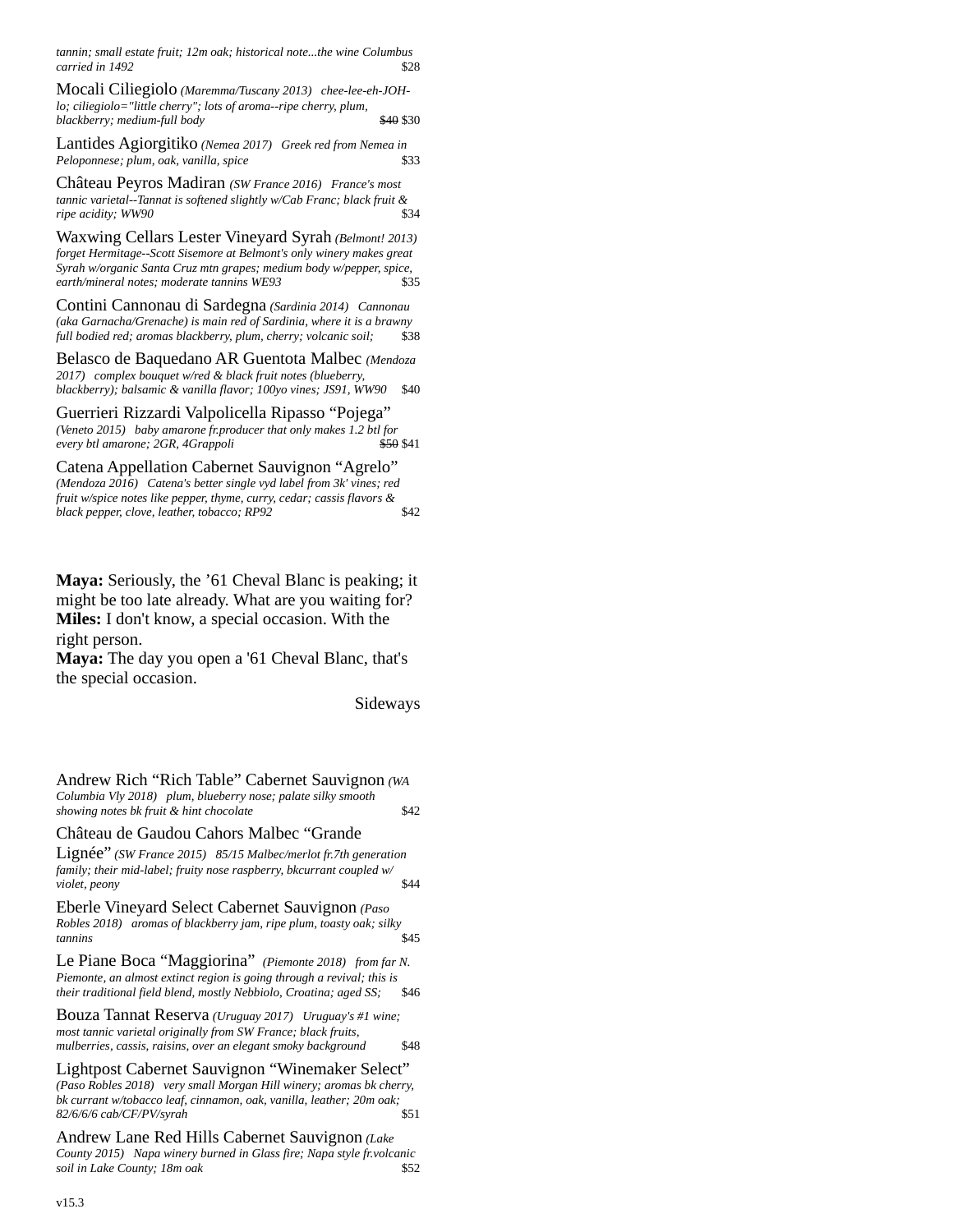La Capuccina Vespolina *(Piemonte 2018) parent of nebbiolo w/softer tannin; peppery note ~zin;* 

Livio Voghera Barbaresco *(Barbaresco/Piedmont 2015) 100% nebbiolo; traditional style from 65yo vyd; aroma of violet, bark, spice, cherry w/finish of cherry, leather, coffee, chocolate* \$56

I Favati Taurasini *(Campania 2012) 100% aglianico fr. Irpinia subzone; aromas pepper, black cherry, anise, oak; palate concentrated fruit & good acidity; WE89* \$56

Il Chiosso Gattinara *(Alta Piemonte 2012) 100% nebbiolo fr.North; good alternative to Barolo/Barbaresco; cigar, licorice, pepper, balsamic, menthol;* \$57

Cà Gialla Barolo *(Piemonte 2017) 100% nebbiolo; traditional style Serralunga & Novello; blackberry, black fruit, spice;* \$57

Walla Walla Vintners Cabernet Sauvignon *(WA 2017) plum, blackberry, cassis aroma w/mint, cocoa, espresso, vanilla notes; red fruit, raspberry, cherry palate w/long finish; 89% Cab; JD93,* 

Lava Cap Petite Sirah *(El Dorado Cty 2018) notes licorice, blueberry, & complex oak; plum, white pepper flavors to blackberry & long vanilla-cola finish; SFChronicle Gold(2016), WE92* 

Januik Cabernet Sauvignon *(WA Columbia Vly 2018) one of the pioneers & experts of the Columbia Valley; bold Cab loaded w/red & black fruit flavors plus plum, mocha and cedar notes in the nose; WE91 Ed.choice, WA90,* \$59 Campi Valerio Tintilia del Molise "Opalia" *(Molise 2016) very tannic varietal indigenous to Molise* \$60 Rivetti & Lauro Inferno (Valtellina Superiore) *(Lombardy 2013) 100% nebbiolo; handfarmed on terraces in the*  Lombardy foothills; aromas cherry mixed w/vanilla & cloves \$60 Rivetti & Lauro Riserva (Valtellina Superiore) *(Lombardy 2014) 100% nebbiolo; hardfarmed on terraces in the Lombardy foothills; aromas raisin & hazelnut* **\$60** Thymiopoulos Xinomavro "Uranos" *(Naoussa 2017) xinomavro 'ksee-NOH-mah-vro' is Greece's medium-full bodied noble varietal; if Barolo & Rioja had a baby; organic; 40yo vines, limestone*   $&$  volcanic soil Terredora Taurasi *(Campania 2012) 100% aglianico, best varietal of S.Italy; complex bouquet w/cherry, forest, violet, tobacco & suggestion of minerals; characteristic plum, bk cherry, pepper, tar; WS92, JS92, WE91, D90* \$61 Five Vintners Cabernet Sauvignon *(Napa 2018) 5th gen daughter of Beringer & Raymond families; post drought vintage;* Eberle Estate Cabernet Sauvignon *(Paso Robles 2014) palate cassis, black cherry w/hints of cola, cedars* \$62 Thymiopoulos Rapsani "Terra Petra" *(Naoussa 2017) from the master of xinomavro, his blend of indigenous varietals; 50/35/15 xinomavro/krassato/stavroto; plums* \$63 Château La Bridane St. Julien *(Bordeaux 2013) AOC south of Pauillac; one of only unclassified growth St.Julien properties;*  46/37/17 cab/mer/PV; D89 \$63 Rivetti & Lauro Sassella (Valtellina Superiore) *(Lombardy 2012) 100% nebbiolo; aroma spice & red fruit* \$74 \$63 Pietracupa Taurasi *(Campania 2013) 100% aglianico (best* 

*grape S.Italy); fr. iconic location in volcanic soil of Irpina; extended lg oak cask aging;* \$64

Campagnola Amarone *(Veneto 2017) 65/35 Corvina/Veronese +Rondinella; veneto's famous ripasso technique (raisining); powerful bouquet & intense aromas of cherry, plum, toasted almond, vanilla; full bodied wine w/rich flavor; WS95, JS95*  $$64$ 

Alfio Mozzi Sassella (Valtellina Superiore) *(Lombardy 2013) 100% nebbiolo handfarmed on steep terraces Lombardy's alps; many consider Sassella best region; hints of leather & tobacco* \$64

Livio Voghera Barbaresco Basarin *(Barbaresco/Piedmont 2013) 100% nebbiolo; traditional style fr.their Basarin vyd Neive;* \$65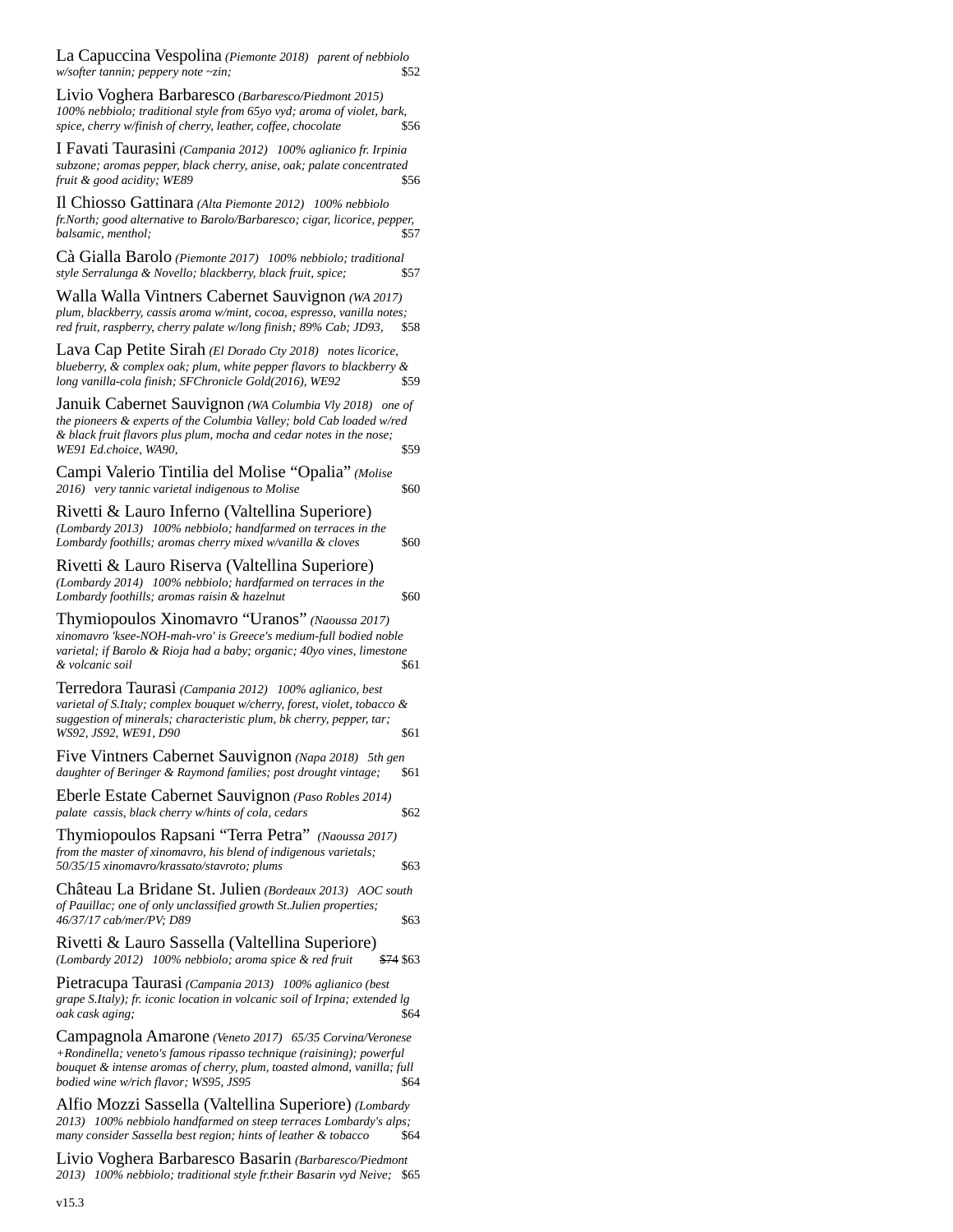| ArPePe Rosso di Valtellina (Lombardy 2015) 100% nebbiolo<br>fr.>50yo vines on steep terraced granite hillsides handfarmed in the<br>Valtellina                                                                                                              | \$68         |  |
|-------------------------------------------------------------------------------------------------------------------------------------------------------------------------------------------------------------------------------------------------------------|--------------|--|
| Andrea Oberto Barolo (Piedmont 2016) La Morra; 100%<br>nebbiolo fr.great year & great small producer; fruit, tar, leather,<br>graphite aromas; JS93                                                                                                         | \$69         |  |
| Andrew Lane Rutherford Cabernet Sauvignon (Napa<br>2011, 2012) burned in Glass fire; 15% merlot; aromas, flavors plum,<br>pomegranate, mixed berries; fine-grained tannins                                                                                  | \$70         |  |
| Salvestrin Cabernet Sauvignon (Napa, St.Helena 2016)<br>cherry & blackberry, toasty oak w/hints coffee, tea vanilla; 92/3/5<br>cab/cabfranc/merlot; W&S92, JS91                                                                                             | ripe<br>\$70 |  |
| Guado al Melo Bolgheri (Tuscany 2018) 80/20 cab/mer;<br>TreBiccheri/3GR                                                                                                                                                                                     | \$70         |  |
| I Capitani Taurasi (Campania 2013) S.Italy's best, 100%<br>aglianico; WE91, 2GR                                                                                                                                                                             | \$71         |  |
| Mauro Veglia Barolo (Piedmont 2016) 100% nebbiolo fr.great<br>year; more modern style; intense red cherry & violet aromas; vanilla,<br>herbs on palate; bright acidity, nicely balanced; WE93, RP93                                                         | \$71         |  |
| Laird Napa Cabernet Sauvignon (Yountville 2015) aromas<br>blueberry jam, tart raspberry, burnt caramel, vanilla; medium-bodied &<br>flavors black plum, cocoa, cassis on palate; estate fruit fr their 2<br>Yountville vyd; RP90, JS93                      | \$75         |  |
| San Cristoforo Petit Verdot (Maremma/Tuscany 2015)<br>typical PV aromas cedar, graphite w/palate currant, black pepper,<br>tobacco                                                                                                                          | \$82         |  |
| Bellafonte Sagrantino Montefalco "Collenottolo"<br>(Umbria 2013) 100% sagrantino for tannin lovers; aged 3y Sl.oak &<br>another 5y in btl; WS91, 3/3GR, 5/5grappoli, 4/4tralci                                                                              | \$87         |  |
| ArPePe Grumello "Rocca de Piro" (Lombardy 2015)<br>100% nebbiolo fr.steep hillside under Grumello castle in Valtellina;<br>ArPePe is most notable producer of Valtellina                                                                                    | \$88         |  |
| Purlieu "Le Pich" Cabernet Sauvignon (Napa/<br>Coombsville 2017) blueberry, blackberry, strawberry w/hints violet,<br>cedar + a waft of bay leaf; RP94, WS92                                                                                                | \$88         |  |
| Sinegal Cabernet Sauvignon (Napa 2017) aromas plums,<br>violets, blackberry, chocolate, cedar box followed by palate of black<br>currant, blueberry, cocoa & underlying earth tones; 85/7/5/3<br>Cab/PV/Merlot/Malbec; RP95, WS95, JD95, JS92<br>\$120 \$96 |              |  |
| Venturini Amarone (Veneto 2013) 70/25/5 corvina/rondinella/<br>molinara; traditional appassimento style (raisining) produces very rich<br>concentrated wine;                                                                                                | \$98         |  |
| Alfio Mozzi Sforzato (Lombardy 2013) 100% nebbiolo from<br>Sassella made appassimento like Amarone; vino raro e fantastico! \$112                                                                                                                           |              |  |
| Duclaux Côte-Rôtie (Syrah) (Rhône 2018) small estate<br>producer; 97/3 Syrah/Viognier; black fruit & earth/forest floor                                                                                                                                     | \$118        |  |
| Guerrieri Rizzardi Amarone "Calcarole" (Veneto 2013)<br>historic estate's best Amarone only produced in some years; 60%<br>corvina; as good as Amarone gets; little lighter than most; V94, 3GR<br>(3GR 9 out of 11yrs), 5Grappoli                          | \$120        |  |
| Dessert Wine                                                                                                                                                                                                                                                |              |  |
| La Fiera Moscato (Sicily) 100% moscato bianco: apricot peach                                                                                                                                                                                                |              |  |

La Fiera Moscato *(Sicily) 100% moscato bianco; apricot, peach*   $&$  *fruit-sweet* 

Cavino Deus Mavrodaphne *(Patras) red dessert wine; 70/30 Mavrodaphne/Black Corinth; dried fruit--plum, fig, raisin; W+S90 3oz/750mL* \$4/\$29

Marenco Brachetto d'Acqui Pineto *(Piedmont 2017) aromatic w/distinctive strawberry flavor, slightly effervescent & semisweet; 100% brachetto; best dessert wine for chocolate;* \$30